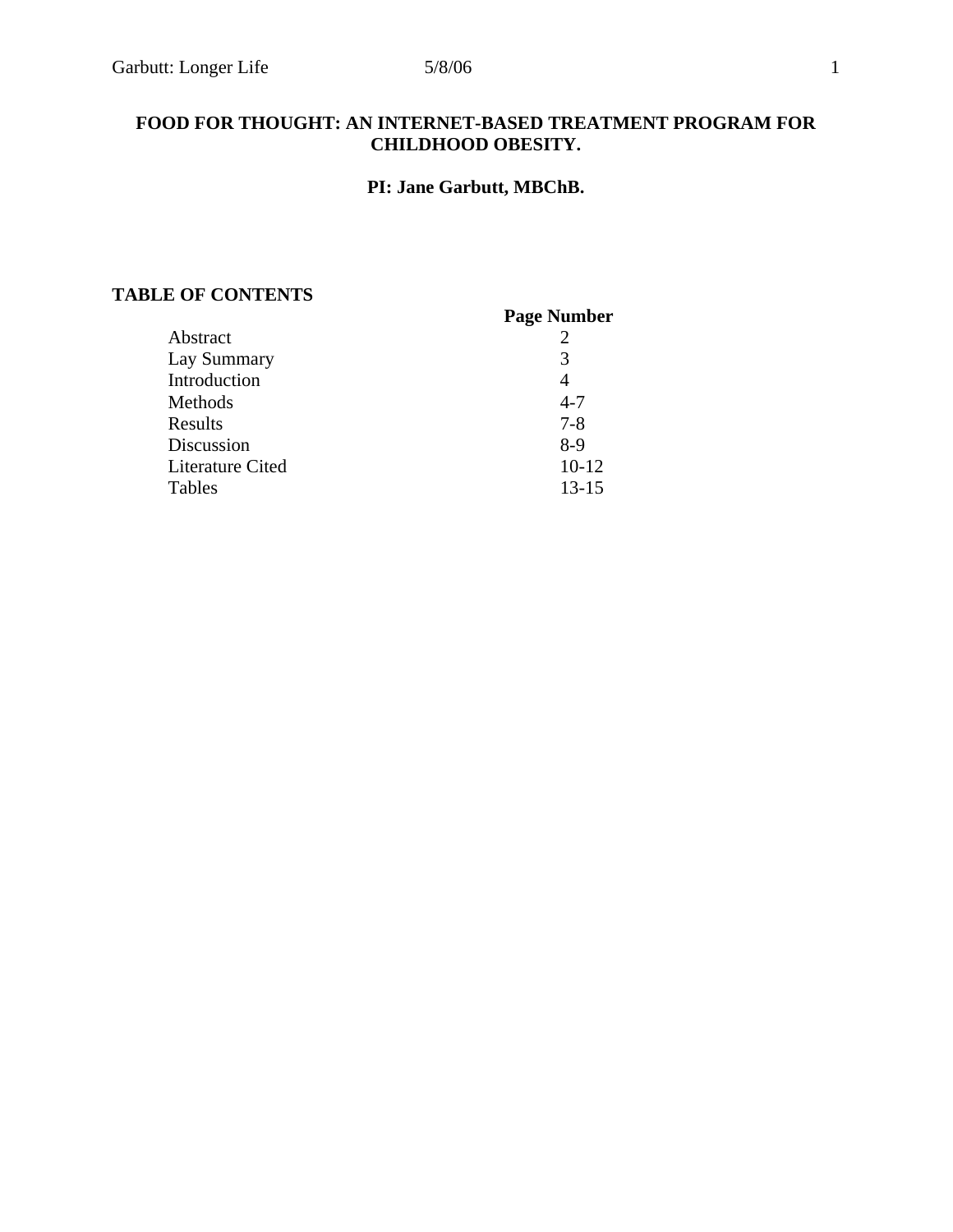# **ABSTRACT**

 One in five children in the US is now overweight and the prevalence of obesity is increasing in adults and children. The cause of this recent epidemic is thought to be unhealthy eating and sedentary lifestyle. Treatment of childhood obesity is extremely difficult, but may reduce obesity-related morbidity and treatment costs in adulthood. Intensive treatment interventions for obese school-aged children that involve parents have led to marked and sustained weight loss. However, such specialized treatment is not widely available and is expensive. The Internet is a way to efficiently deliver obesity treatment, and Internet access is available in the majority of homes with children in the United States.

*Food for Thought* is an integrated, Internet-delivered 16-week intervention that targets parents of overweight 3 to 6 year olds as the agent of change for the family. Program goals were for the child to: 1) Eat 5 servings of fruit and vegetables each day, 2) Eat no more than 3 servings of high fat, high sugar, low nutritional value foods each day, and 3) Spend less than 2 hours each day watching TV, playing videogames or playing on the computer. The child's behavior change was the main focus of the intervention, but basic education on healthy nutrition and healthy activity for children and adults, and healthy parenting behaviors around eating were included. Parents learned how to use behavior change techniques to identify areas for improvement, set goals and make changes to reach those goals, and used on-line logs to monitor their child's intake of fruit and vegetables and their sedentary behaviors. In addition parents received a pedometer to self-monitor walking. A moderated discussion board was available for participants to ask questions and share problems and successes. Parents used the program for one to two hours per week, at their convenience.

Pilot data from five families are reported. Dietary intake, sedentary behaviors and the BMI were measured before and after the 16-week intervention. All measures for the child and parent changed in the desired direction following the intervention, but few changes reached statistical significance, likely due to the small sample. Children showed the most improvements with significant changes in the median number of daily servings of vegetables (increased from 1 to 2 servings per day, *P*=0.045), soda consumption (decreased from 3 to 1 per day, *P*=0.039), and weekday TV viewing (decreased from 4 to 2 hours/day, *P*=0.042).

This study demonstrated that *Food for Thought* could be delivered over the Internet in the community setting, and suggested that this program may be an effective way to treat obesity in young children. We are planning future studies to further develop the program and evaluate it's effectiveness and cost, and are applying for a Clinical Research Grant in Obesity from the NIH to support this work.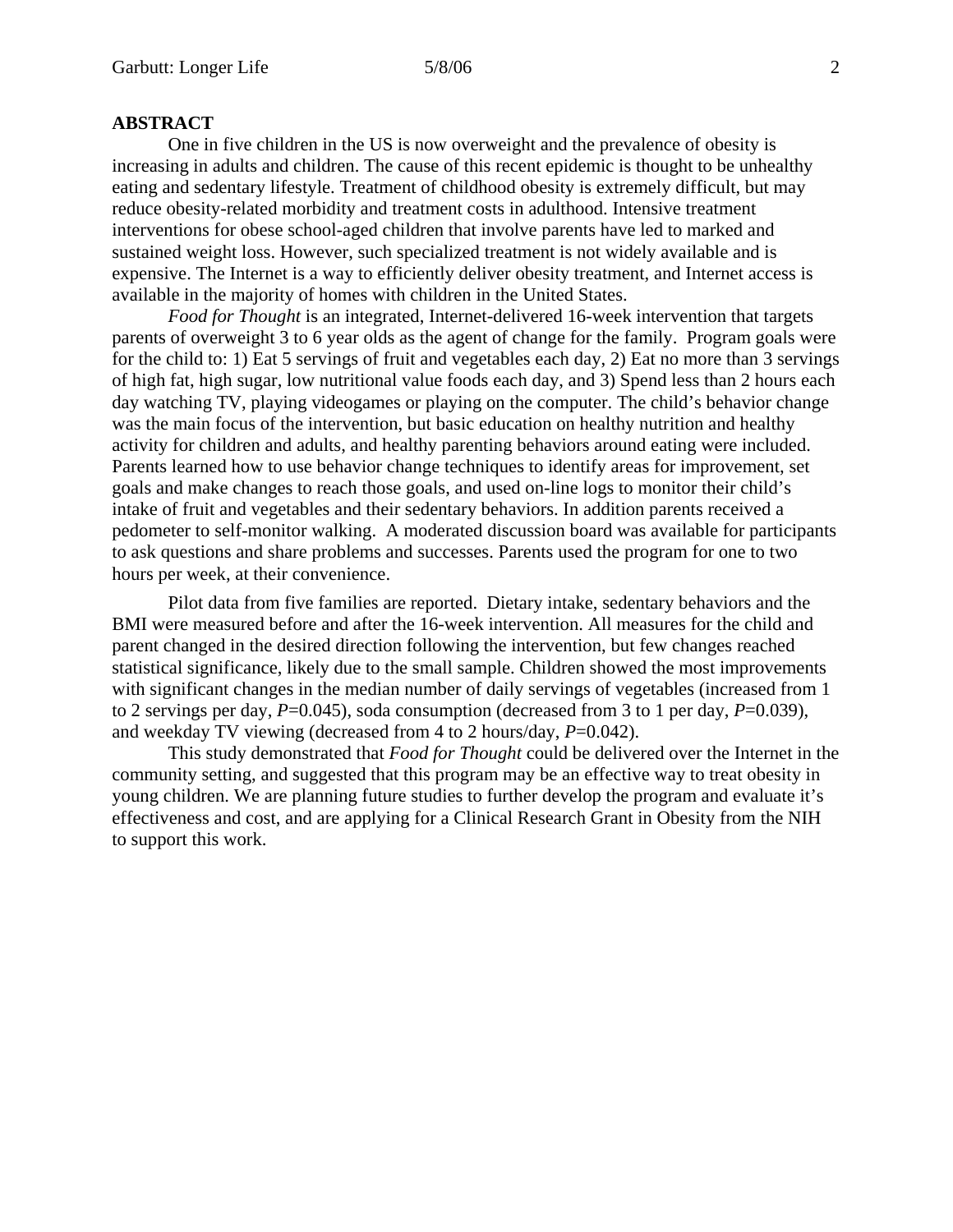There is an epidemic of childhood obesity in the United States. Treatment of obesity in children is difficult, but may reduce obesity related mortality, morbidity and treatment costs in adulthood. We developed and pilot tested *Food for Thought*, an Internet-based treatment program that targeted parents of overweight children who are between 3 and 6 years old. The program included education about healthy diet, healthy activity and healthy parenting, and participants learned behavior change techniques to identify and address areas for improvement. We pilot tested the program in five families in St Louis, and measured the child and parent's dietary intake, sedentary behaviors and BMI before and after the 16-week intervention. All measures for the child and parent changed in the desired direction following the intervention, but few changes reached statistical significance, likely due to the small sample. Children showed the largest improvements with significant changes in the number of daily servings of vegetables (increased from 1 to 2 servings per day,  $P=0.045$ ), and soda consumption (decreased from 3 to 1 per day, *P*=0.039), and weekday TV viewing (decreased from 4 to 2 hours/day, *P*=0.042). This study demonstrated that *Food for Thought* could be delivered over the Internet in the community setting, and suggested that this program may be an effective way to treat obesity in young children. The program will be modified and evaluated in future studies.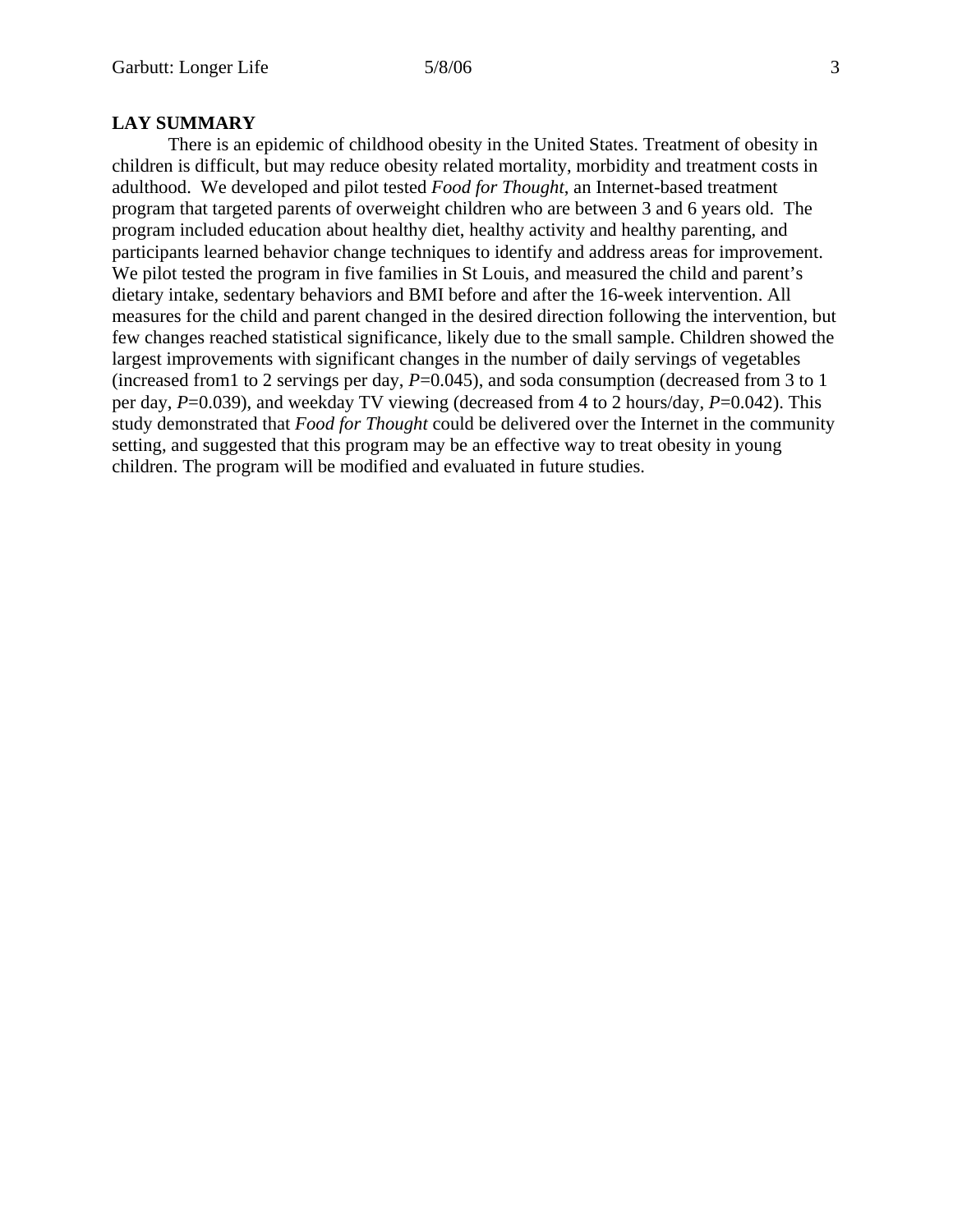# **INTRODUCTION**

 One in five children in the United States is now overweight (1, 2) and the prevalence of obesity is increasing in adults and children (3). The consequences of this rapid increase in pediatric obesity are extensive. Psychological problems for obese children include social stigmatization and a disturbed body image (4, 5). Medical problems include elevated blood pressure, sleep disturbances, osteoarthritis, and increased risk for cardiovascular disease and type 2 diabetes (6-8). After age 3, overweight children are more likely to become overweight adults (9, 10), a condition associated with increased morbidity and premature mortality (11-14). In the United States, the costs of childhood obesity and related co-morbidities are estimated to be over \$70 billion a year (15). The cause of this recent obesity epidemic is attributed to unhealthy eating and sedentary lifestyle (4,6 -16).

 Prevention and treatment of obesity in children may reduce obesity related mortality, morbidity and treatment costs in adulthood (5, 16). However, treatment of childhood obesity is extremely difficult and affordable effective treatment programs are lacking. The current standard of care for overweight children is advice from the primary care physician, most frequently in the form of recommendations to the parent on how to modify activity and eating behaviors (16). However, few community physicians are trained in obesity management, and most lack the time to provide effective counseling to parents. (17, 18) Interventions beyond the current standard of care are needed.

The Internet provides a way to efficiently deliver intensive behavioral modification and social support programs for treatment of childhood obesity. Although research on Internet-based approaches to the treatment of obesity is limited (19), an Internet-delivered weight loss intervention for adults was moderately successful (20). The aims of this project were twofold, 1) to develop *Food for Thought*, an Internet-delivered program targeted at the parents of obese young children, and 2) to assess the feasibility of using *Food for Thought* to treat obese children in the community setting.

# **METHODS**

### **Participants**

Parents of overweight or obese 3 to 6 year olds (sex- and age-specific Body Mass Index  $(\text{kg/m}^2)$  ≥85<sup>th</sup> percentile according to the 2000 CDC Growth Charts for the United States) were eligible to participate in the study. Families were excluded if they did not have access to the Internet for at least 2 hours each week, or the parent or child had a chronic medical problem requiring a special diet or restricted physical activity, took prescription medications that significantly affected his or her weight, or was currently in a supervised weight loss program. In addition, families were excluded if the parent had significant alcohol problems, had used street drugs in the past year, had a history of addiction to a prescribed medication, or had gastric bypass surgery or an eating disorder. The study was approved by the Washington University Human Studies Committee.

# **The Intervention – Food for Thought**

# **Conceptual Model**

The *Food for Thought* program was based on social learning theory, (21) and used behavior change techniques that have been shown to work in long-term weight management to help parents modify their child's and their own eating and physical activity habits. (22, 23)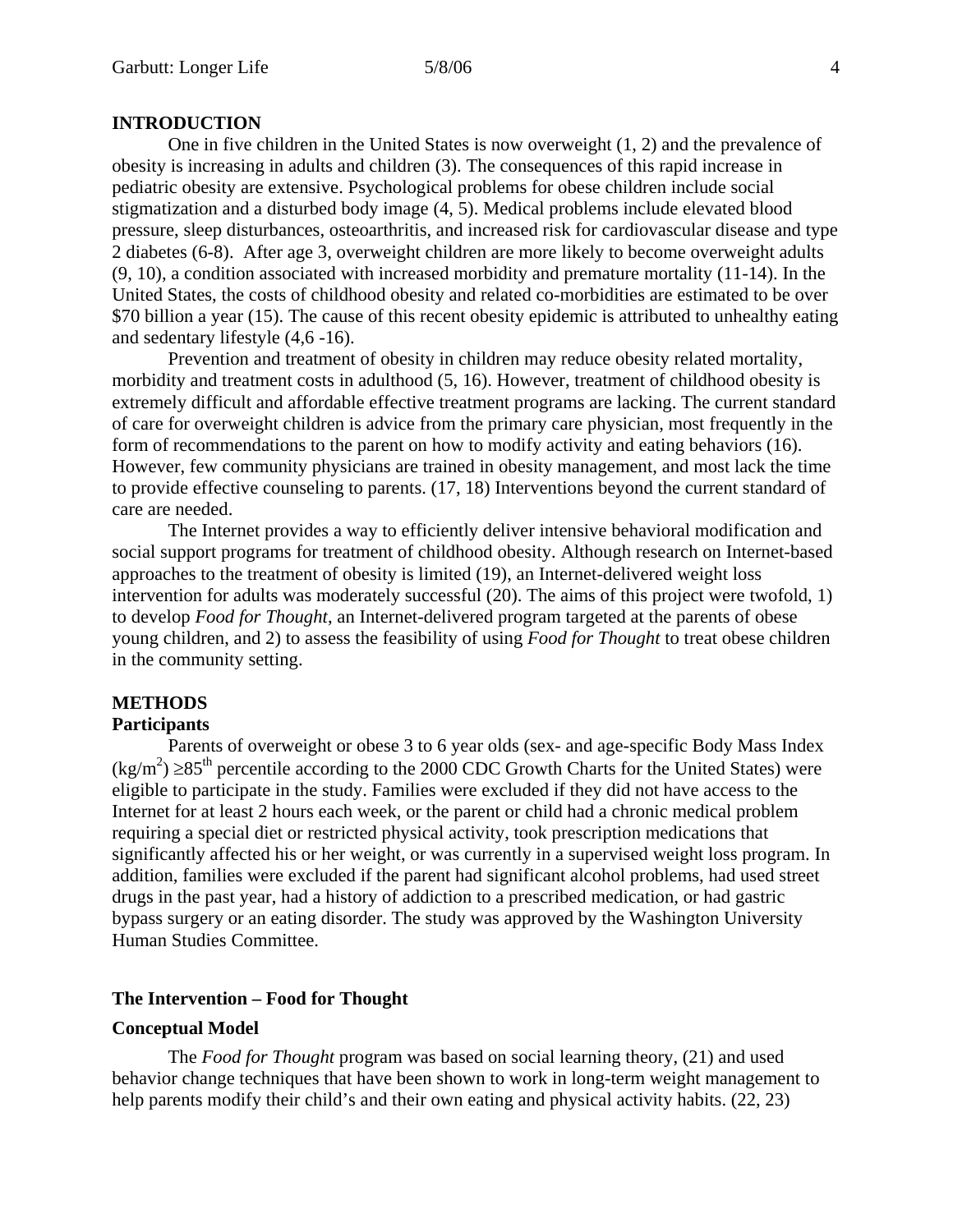These techniques included stimulus control, self-monitoring and behavioral contracting. For each targeted behavior, parents learned how to monitor current behavior, set goals for change, identify barriers to change, problem-solve to overcome the barriers, maintain the change and prevent relapse. Realistic and gradual changes were encouraged in order to maximize the potential for long-term behavior change and minimize participants' frustration. (1)

The goals of the program were for the child to: 1) Eat 5 servings of fruit and vegetables each day, 2) Eat no more than 3 servings of high fat, high sugar, low nutritional value foods each day, and 3) Spend less than 2 hours each day watching TV, playing videogames or playing on the computer.

# **Program Content**

 The program included basic education on nutrition and physical activity for children and adults, healthy parenting behaviors around eating, and healthy body image. The child's behavior change was the main focus of the intervention, but information about how to improve the behaviors of the parents and the rest of the family was included. Parents were encouraged to model healthy eating and physical activity for their children.

A modification of Epstein's traffic light diet was used to guide healthy nutrition. (24) Using the USDA's Food Guide Pyramid as its foundation, the diet uses a color-coded food exchange system, mainly based on fat content and nutritional value, with some coding based on sugar content. For this study, foods were grouped into two categories: red and green foods. Red foods were those high in fat, calories, and/or sugar and low in nutrition, such as French fries and donuts. Green foods were those low in fat and calories and high in nutrition, and included all fruits and vegetables.

All new material was additive, but each session had its own goals and education materials. Sessions about healthy nutrition focused on increasing fruit and vegetable intake, decreasing red food intake, appropriate portion size, and stocking the pantry. To reinforce program content, parents monitored food intake using the on-line food log, selecting red and green foods from drop down lists as well as recording portion size. Sessions about healthy activity focused on reducing sedentary behaviors, as well as increasing physical activity. Tips, fun activities and recipes were provided throughout the sessions to help keep the content relevant, fun, and useful. The website also included a moderated discussion board for parents to ask questions about weekly topics and to share any advice, problems or success stories. A clinical psychology doctoral student moderated the discussion board with close supervision by a licensed clinical psychologist. The moderator answered any questions posted to the board as well as updated parents on local activities in the community consistent with the goals of the program. Each session included supplemental resources such as links to more recipes, nutrition information for fast rood restaurants, serving size information and lists of local farmer's markets. These resources were also compiled in a resource list on the homepage of *Food for Thought*.

At the start of the program, each family was given The New American Plate placemat to provide a visual reference on appropriate portion sizes (www.aicr.org). Each parent was provided with a pedometer (Accusplit Eagle 120XL, the equivalent of the Yamax Digiwalker 200), and encouraged to set a goal of 10,000 steps per day, consistent with expert recommendations for adults to achieve an "active" lifestyle. (25, 26).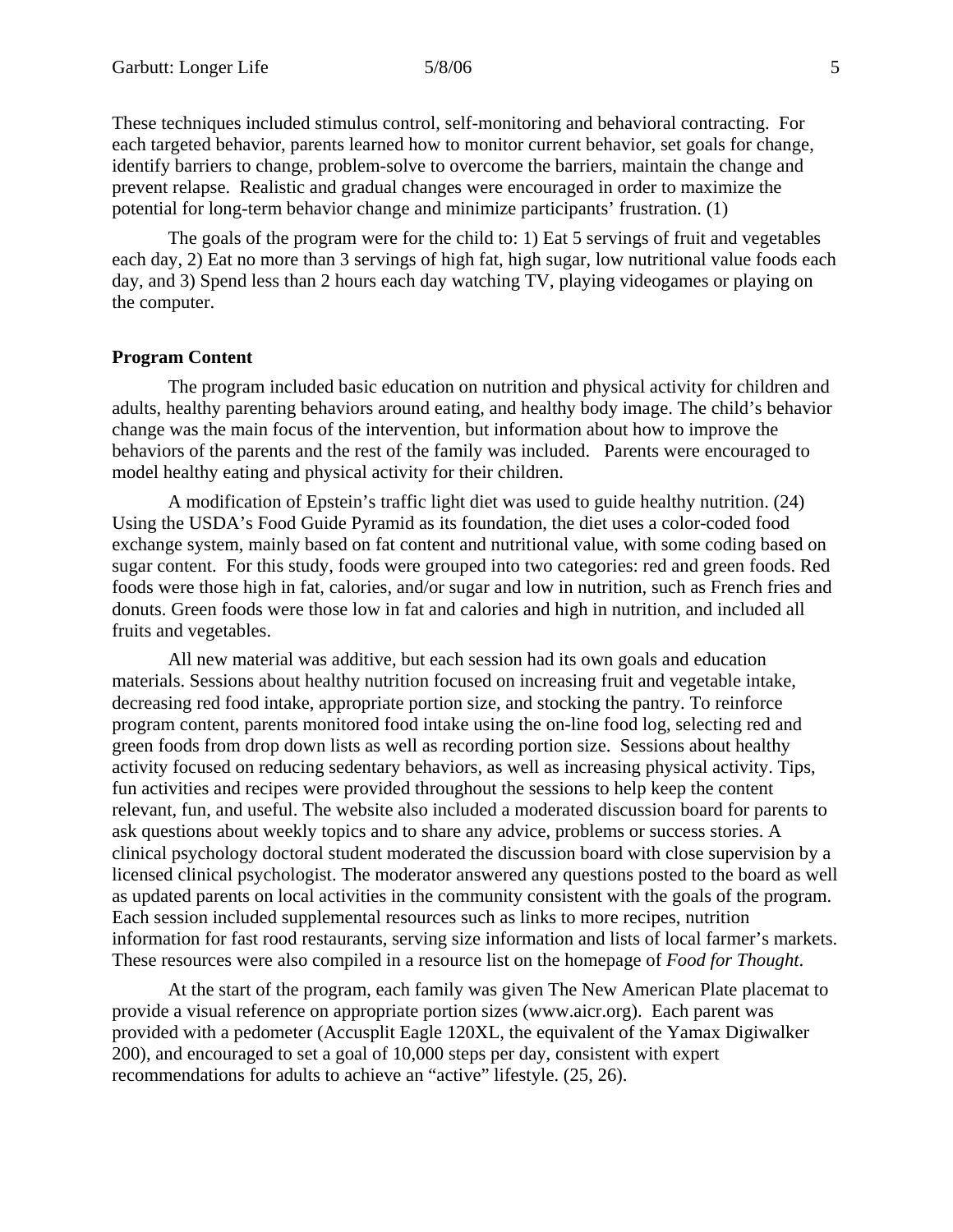## **Program Implementation**

*Food for Thought* comprised 12-sessions delivered over 16 weeks (once a week for 8 weeks, then once every 2-weeks). Participants were asked to spend 1-2 hours each week using the program. To ensure privacy, all communication between the browser and the server was encrypted, each participant used a unique login and password, and only login names were used on the discussion board to maintain anonymity. *Food for Thought* was programmed in HTML and PHP, using Dreamweaver 8 (Macromedia. Inc, San Francisco, CA) as a text editor. The website was hosted by WebFreaks US (Webfreaks International, LLC, Tampa, FL).

### **Procedures**

 Families were recruited from WU PAARC, a practice-based research network of 60 community pediatricians affiliated with Washington University School of Medicine in St Louis. Interested parents completed a brief eligibility assessment during a telephone interview with a research assistant. Both parents of each eligible child were encouraged to participate.

All eligible participants attended an introductory session at the University research office. At this meeting, parents and children had their height and weight measured, and completed all baseline questionnaires. Each parent was instructed how to use the internet-based program and the discussion board, given a login name and password, and given a pedometer and an American plate placemat. Follow-up measurements occurred at a 16-week post-intervention visit and included an additional semi-structured interview to assess satisfaction with the program. Due to scheduling difficulties, the follow-up visits were conducted individually rather than as a group. The baseline and follow-up visits each lasted about 90 minutes, and childcare was provided.

## **Measurement**

Demographic information was collected at baseline including the participant's relationship to the index child, their age, gender, and ethnicity, and the parents' level of education. All height and weight measurements of both the parent/guardian and child were taken wearing street clothes, but without shoes. Weights were measured to the nearest 0.25 lb with a balance beam scale that was calibrated daily. Heights were measured to the nearest 0.25 inches using a rigid vertical height rod. For both weight and height, the average of three measures was calculated and then converted to the Body Mass Index (BMI). (cdc.gov).

Validated instruments were used to measure secondary endpoints including food intake and activity level. The *Physical Activity & Nutrition Behaviors Monitoring Form* (PANBMF) was used to measure TV viewing and exercise, and consumption of soda, fast food, milk, and fruit and vegetables. The PANBMF is a 23-item instrument that was developed by the North Carolina Department of Health and Human Services and was intended for use in a range of ages, including preschool children. At each measurement (baseline and follow-up), the parent completed this instrument twice, once for their child and once for themselves. Questions assessed the number of hours of TV watched on a typical school day (weekday) and a typical weekend day, and the number of days in the past week that the respondent exercised for at least 20 minutes that made them sweat or breathe hard. Dietary questions enquired about the number of servings in a typical day of soda, chips, milk, vegetable and fruit, and the number of meals eaten in a fast food restaurant per week. Dietary fat consumption over the past seven days was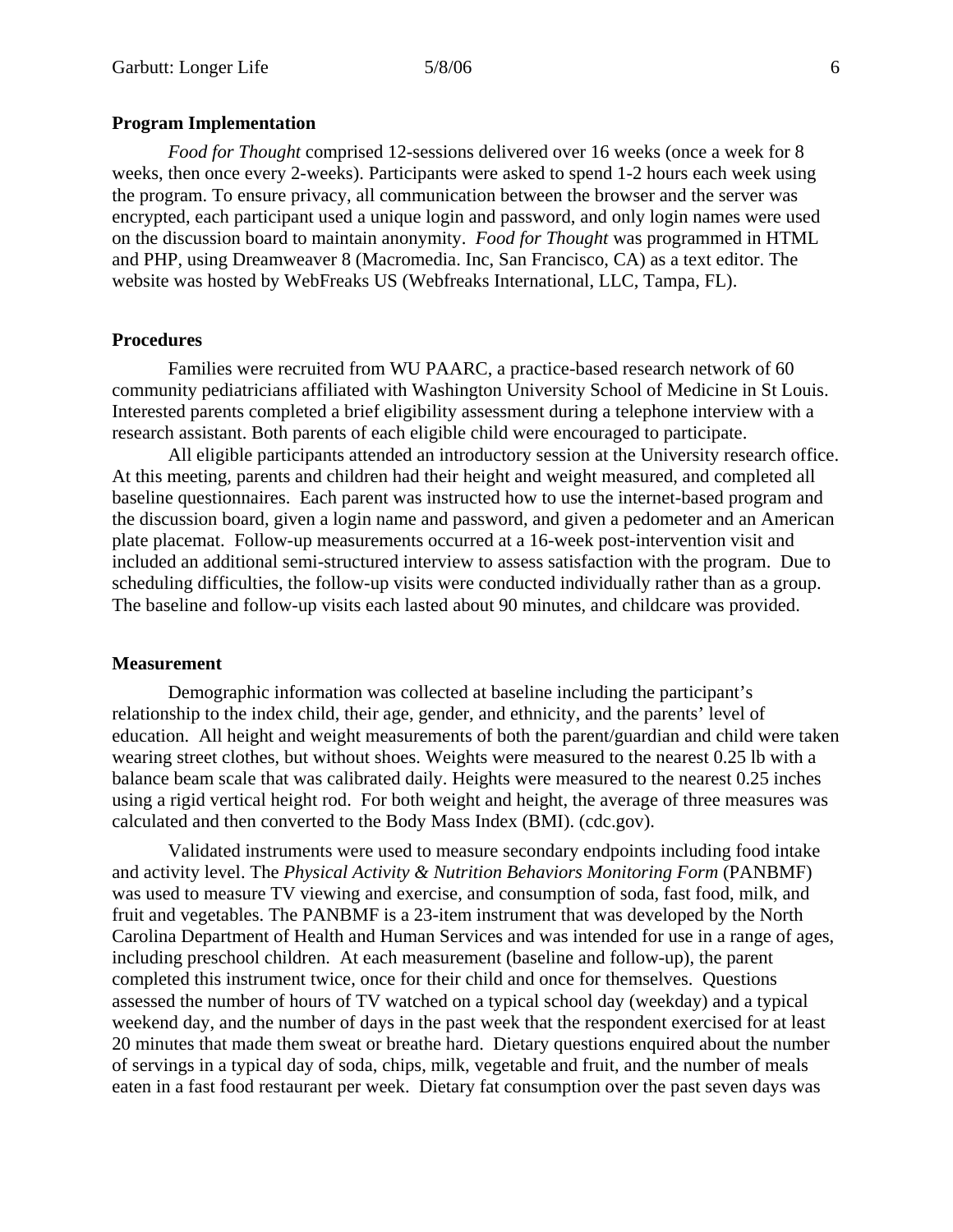assessed using the PACE+ Dietary Fat Screener, a 21-item measure developed for use with adolescents. (27)

Satisfaction and acceptability of the program were assessed using a brief, self-reported questionnaire developed by the investigators, and by a 20-minute structured interview conducted by one of the investigators. On the questionnaire, participants rated how helpful they found the program overall, as well as individual program components and topics using a 4-point likert scale (extremely, very, somewhat, not at all helpful). In addition they recorded if the amount of information presented was too much, too little or just right, and the frequency they used various program components. Participants' perceptions regarding the intervention were explored during the interview, and participants were asked to suggest improvements.

# **Data Analysis**

 Continuous variables are reported as the mean (standard deviation) or median (range), and categorical data as percentages. Before-after comparisons of parent and child behaviors and BMIs were done using the Wilcoxon matched-pairs signed-rank test. A probability of  $P < 0.05$ (2-tailed tests) was used to establish statistical significance for all comparisons. All statistical analyses were done using STATA 7.0 (Stata Corp.1997. *Stata Statistical Software*: Release 7.0 College Station, TX: Stata Corporation) or SPPS (*SPSS* Inc., Predictive Analytics, Chicago, Ill).

# **RESULTS**

Study participants are described in Table 1. All children had an initial BMI  $> 95<sup>th</sup>$ percentile for gender and age. Only 5 of the 9 participants were available for follow-up, all female children. One child returned to live with his mother who was not interested in participating, one family declined the follow-up interview, and two families could not be reached for follow-up by phone or mail. Of those who participated in the follow-up assessment, three were Caucasian, one was African American, and one was Hispanic.

Pre/post measurements for the child and parents' BMI, dietary intake and sedentary behaviors are presented in Table 2. Although all measures for the child and parent changed in the desired direction following the intervention, few changes reached statistical significance, likely due to the small sample size. Children showed the largest improvements with significant changes in the number of daily servings of vegetables (increased from 1 to 2 servings per day, *P*=0.045), and soda consumption (decreased from 3 to 1 per day, *P*=0.039), and weekday TV viewing (decreased from 4 to 2 hours/day, *P*=0.042).

Overall, parents found the program helpful (2 very, 3 somewhat), and were likely to recommend it to others (4 very likely, 1 somewhat). Parents rated the information provided about nutrition (general and red and green foods), portion size, sedentary and physical activities, parenting, and the specific behavioral goals as the most helpful aspects of the program. Three of five parents who used the child activity log rated it as very helpful, as did 3 of 4 who used the food log. Fewer parents logged their own food intake (Of 4, 2 rated very helpful) and activities (Of 3, 2 rated very helpful). The least used features of the program were the "tips (2)," recipes (1), discussion board (2), and the section about preventing relapses (1). Parents thought the amount of information presented for most topics was just right.

In the post-hoc interviews, all parents stated that they liked the web-based format and found it to be very convenient and easy to use. One parent was not familiar with computers and stopped using the program after missing a few weeks consecutively. Parents had the most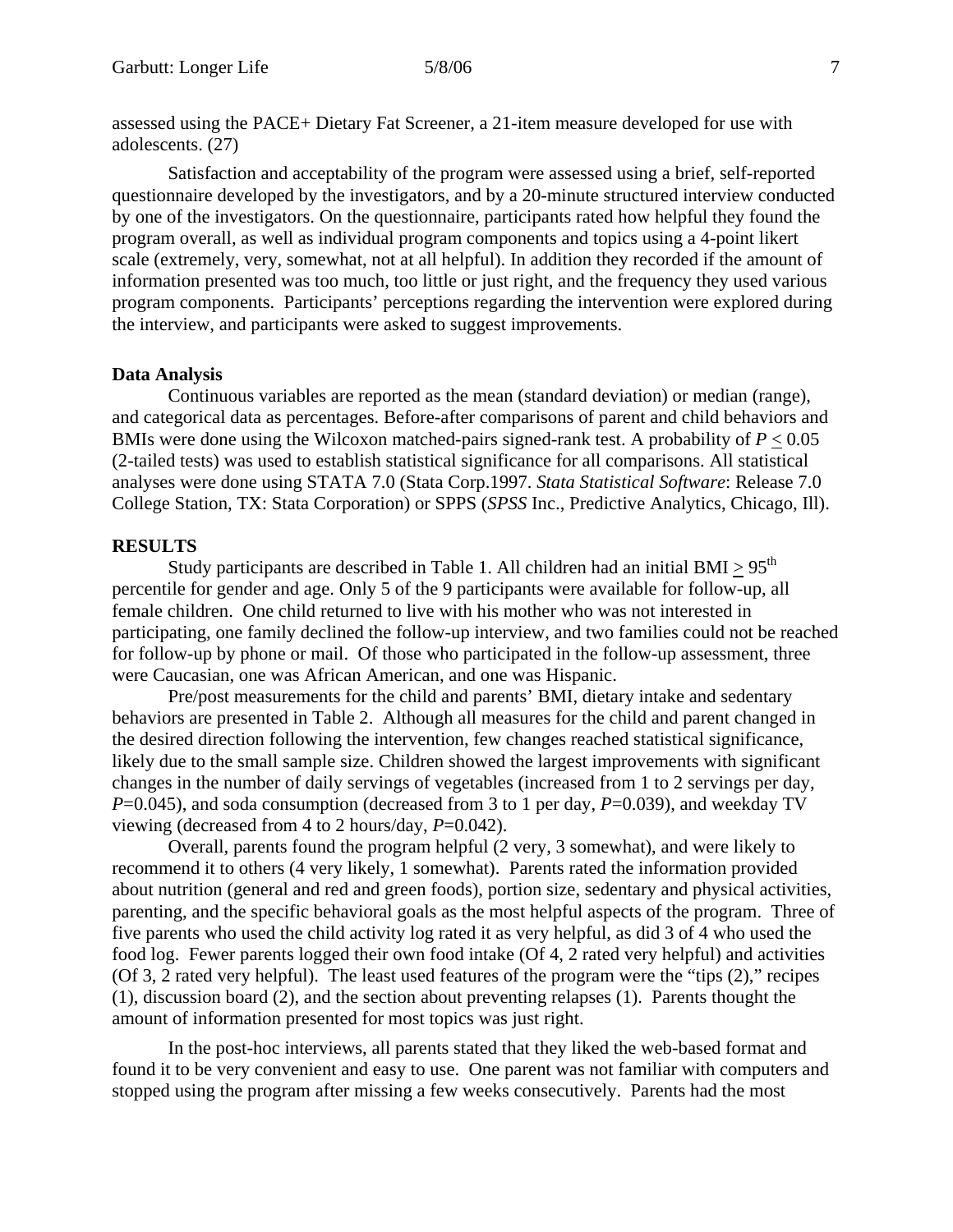difficulty with the monitoring, and preferred to monitor using a paper rather than an electronic record. Parents differed in how much time they spent on the website, with some parents logging on more frequently for shorter durations (10-15 minutes) and others reading the whole session in one sitting (30-60 minutes). All parents reported that their child's eating behaviors had improved since starting the program, but only 2 felt that their own eating habits had improved. In addition, participants described qualitative improvements such as "We are being more active," and "The program made us more aware of what and how much we were eating." Suggestions for improvement included ensuring that both parents were educated in how to use the program, and letting participants know that they could use the program retrospectively if a session was missed.

## **DISCUSSION**

 In the US, the prevalence of obesity in children and adolescents has tripled in the past 20 years. (28, 29) Childhood obesity confers a risk of adult obesity, and significant obesity-related medical and psychosocial problems. (4-14) The cause of this epidemic has been attributed to increases in unhealthy eating and sedentary behaviors. (4, 6-16) Treatment of childhood obesity is usually done by the child's primary care physician and is time-consuming, difficult, and frustrating. (30) Most primary care physicians lack competency in nutritional education and psychosocial behavioral modification, and management often includes general rather than specific advice (31). The lack of reimbursement for obesity treatment is another barrier to translating effective treatment approaches into clinical practice. (16) Although intense interventions involving behavioral counseling and nutritional education have been effective for older children and adolescents, (22, 23, 29), few studies have addressed the management of obesity in children 2 to 5 years old. (29). For young children, parents play a key role in establishing healthy eating and activity behaviors, and are an important role model for these behaviors (23, 32). However, data suggest that many parents and caregivers of young children do not practice healthy eating and activity behaviors themselves. (33, 34) Parent participation in programs utilizing behavior weight change strategies for treatment of overweight school-aged children has lead to marked and sustained weight loss (22). However, such specialized, intensive treatment is expensive and is not widely available, and has not been used for very young children.

Food for Thought is a 16-week intervention that could be used to prevent or treat childhood obesity. This novel program targets parents as the agents of change for young children (3 to 6 years old) who are overweight or obese, and uses common sense advice aimed at improving the nutritional quality of the child's diet and reducing sedentary behaviors, particularly TV watching. Dietary advice is focused on decreasing portion size and increasing the child's fruit and vegetable intake to "5 servings-a-day," an easily remembered target that is in line with national recommendations. (35) Increasing the intake of healthy foods has been shown to result in a decreased intake of high-fat/high-sugar foods (36). Advice about healthy activity is focused on reducing sedentary behaviors to 1-2 hours per day, a target recommended by the American Academy of Pediatricians. (37) Targeting a reduction in sedentary behaviors, primarily TV watching, will increase physical activity, (38) and will also reduce the child's exposure to food and beverage advertising for calorie-dense low-nutrient foods (39)

Preliminary data suggest that the *Food for Thought* program can help parents change their young child's unhealthy eating behaviors and activities at a time when new healthier behaviors can become the norm for life. Although the small number of participants limited our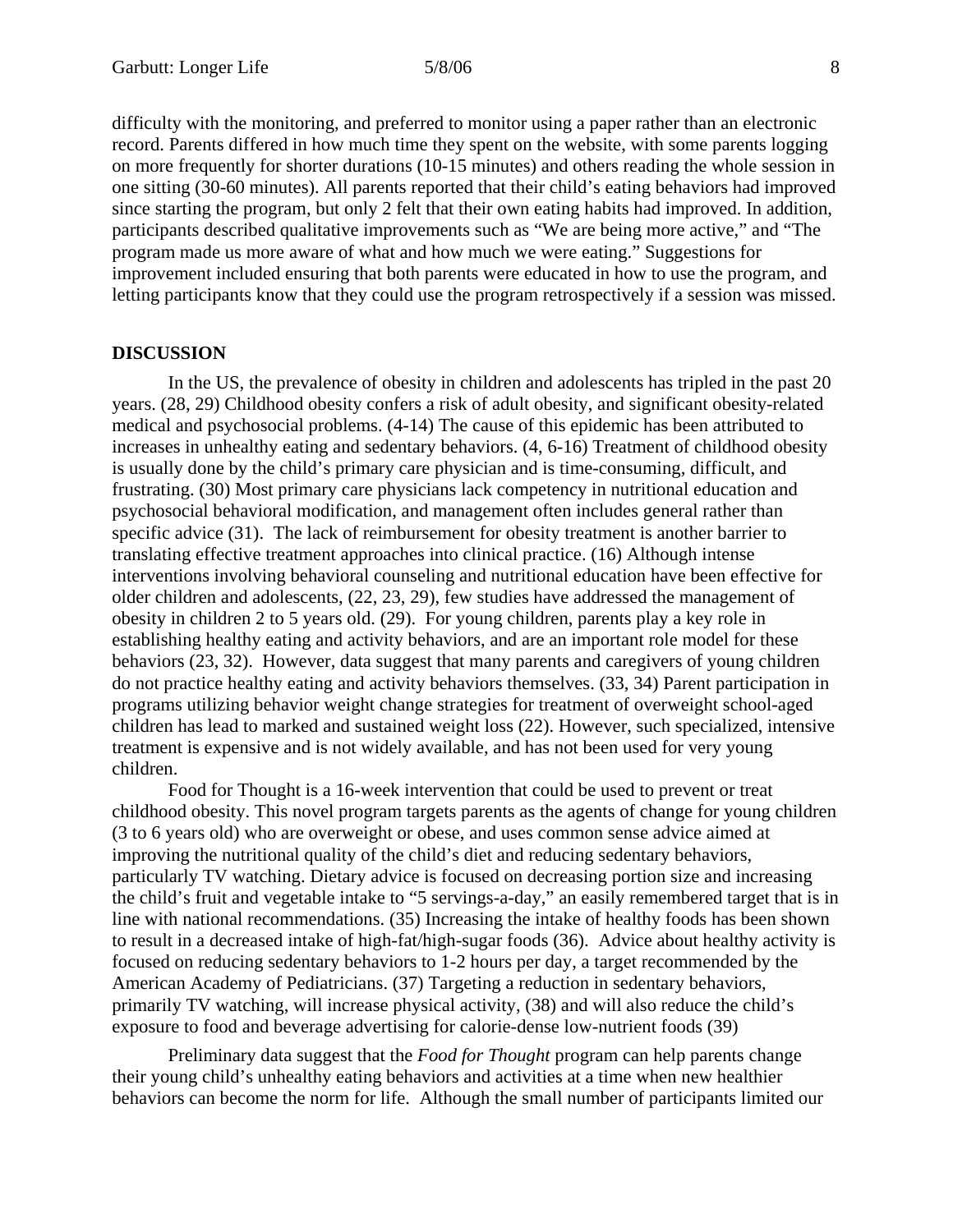ability to demonstrate statistically significant changes, all targeted behaviors changed in the desired direction, and statistically significant improvements did occur in the child's intake of vegetable and soda, and in their week day TV watching. The program has the potential to benefit the parents and other family members, (22, 23) but we were unable to demonstrate significant benefits with this exploratory study. More intensive interventions that have targeted the parent as the only agent of change to treat childhood obesity have also failed to change the parent's weight status. (32)

The *Food for Thought* program is delivered over the Internet. This small pilot study has demonstrated the feasibility of delivering the *Food for Thought* program in this way in the community setting. Although not universal, access to the Internet is commonly available in the U.S., and the majority of homes with children have computers (70%) and Internet connections (62%)(40). Distribution of the treatment program through the Internet widens the net of potential users, and may increase compliance as these programs are accessible at all times and are not subject to common barriers to obesity treatment, such as cost and difficulties with scheduling or transportation (19). Participants in this pilot study found this method of program delivery to be convenient and easy to use.

# **Next Steps**

We are encouraged by this preliminary evaluation of *Food for Thought*. We will modify the program to facilitate and extend program access, such as adding a brief video orientation section in lieu of the introductory office visit. In addition, we are interested to learn if encouraging patients to attend their pediatrician's office for monthly BMI measurements during *Food for Thought* would improve outcomes. We are planning future studies to develop these additions to the program and evaluate them in the community setting. We are applying for a Clinical Research Grant in Obesity from the NIH (R21, PA-06-256) to support this work.

Treatment of childhood obesity is difficult, and affordable, effective treatment programs are lacking. We believe that *Food for Thought* is an innovative program that has the potential to improve longevity and health by reducing morbidity and mortality associated with childhood and adult obesity, and that the program has broad applicability to a large population.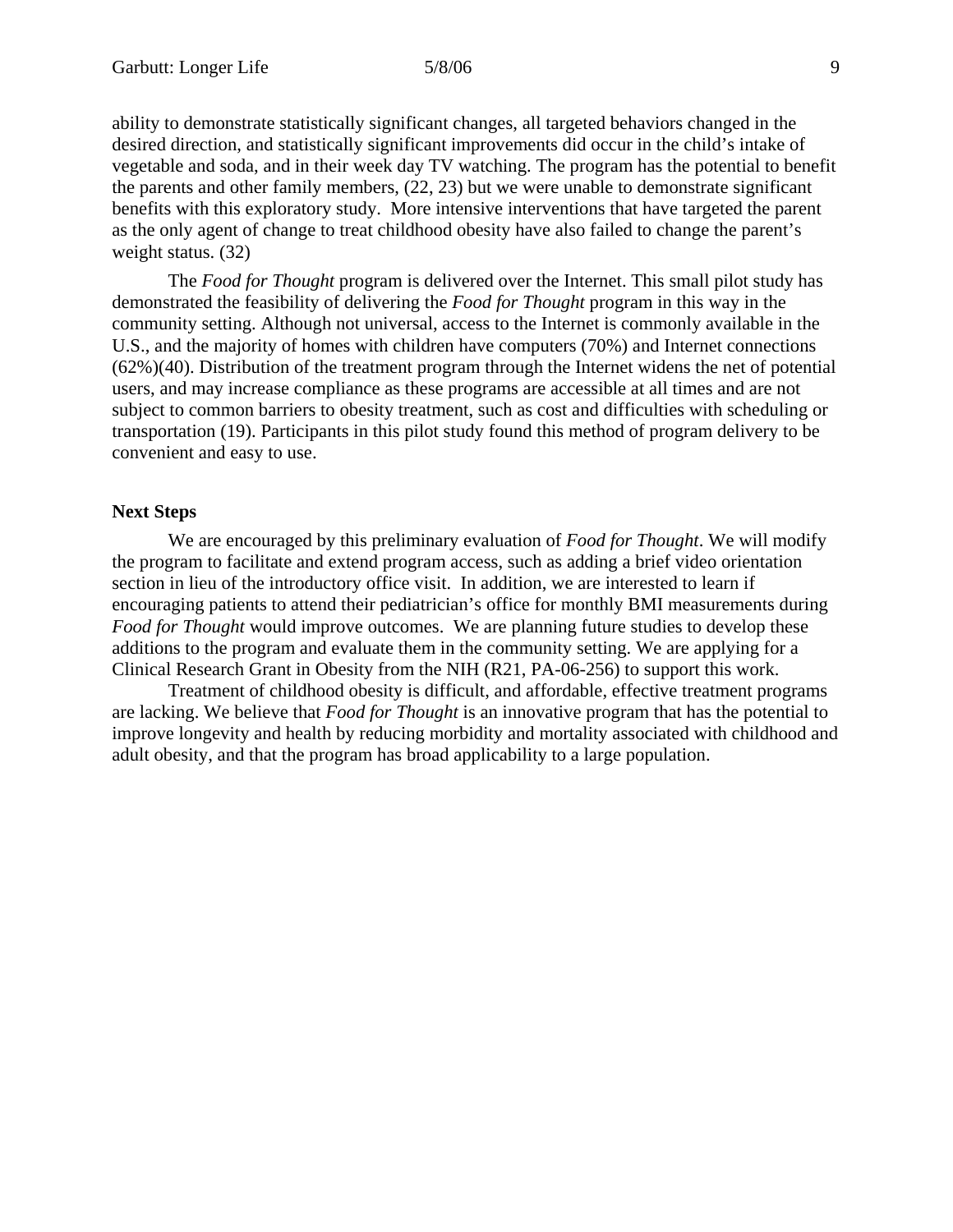# **LITERATURE CITED**

1. Barlow SE, Dietz WH. Obesity evaluation and treatment: Expert committee recommendations. *Pediatrics 1*998;102(3). URL:http://www.pediatrics.org/cgi/content/full/102/3/e29

2. Troiano RP, Flegal KM. Overweight children and adolescents: description, epidemiology, and demographics. *Pediatrics* 1998; 101(3):497-504.

3. Ogden CL. Prevalence and trends in overweight among US children and adolescents. *JAMA* 2002;288:1728-1732

4. Dietz WH. Health consequences of obesity in youth: childhood predictors of adult disease. *Pediatrics* 1998;101:518-525

5. Price JH, Desmond SM, Ruppert ES, Stelzer CM. Pediatricians' perceptions and practices regarding pediatric obesity. *Am J Prev Med*. 1989;2:95-103

6. Must A., Strauss, R. S. Risks and consequences of childhood and adolescent obesity. *International Journal of Obesity and Related Metabolic Disorders. 1999; 23*: S2-S11.

7. Dietz WH, Gortmaker SL. Preventing obesity in children and adolescents. *Ann Rev Pub Health*. 2001;22, 337-353.

8. Mokdad AH., Bowman BA, Ford ES, Vinicor F, Marks JS, Koplan JP. The continuing epidemics of obesity and diabetes in the United States. *JAMA. 2001; 286* (10), 1195-1200.

9. Whittaker RC, Wright JA, Pepe MS, Seidel KD, Dietz WH. Predicting obesity in young adulthood from childhood and parental obesity. *N Engl J Med* 1997;337:869-873

10. Baranowski T, Mendlein J, Resnicow K, Frank E, Cullen KW, Baranowski J. Physical activity and nutrition in children and youth: an overview of obesity prevention. *Prev Med* 2000; 31:S1-S10.

11. Sciamanna CN, Tate DF, Lang W, Wing RR. Who reports receiving advice to lose weight? Results from a multistate survey. *Arch Intern Med*. 2000;160:2334-2339

12. Trioano PT, Flegal KM, Kuczmarski RJ, Campbell SM, Johnson CL. Overweight prevalence and trends for children and adolescents, The National Health and Nutrition Examination Surveys, 1963 to 1991. *Arch Pediatr Adolesc Med*. 1995;149:1085-1091

13. Peeters A, Baendregt JJ, Willekens F, Mackenback JP, Mamun AA, Bonneux L for NEDCOM, the Netherlands Epidemiology and Demography Compression of Morbidity Research Group. *Ann Int Med* 2003; 138(1): 24-32.

14. Must A, Jacques P F, Dallal GE, Bajema CJ, Dietz WH. Long-term morbidity and mortality of overweight adolescents. A follow-up of the Harvard Growth Study of 1922 to 1935. *N Eng J Med*. 1992:327 (19):1350-1355.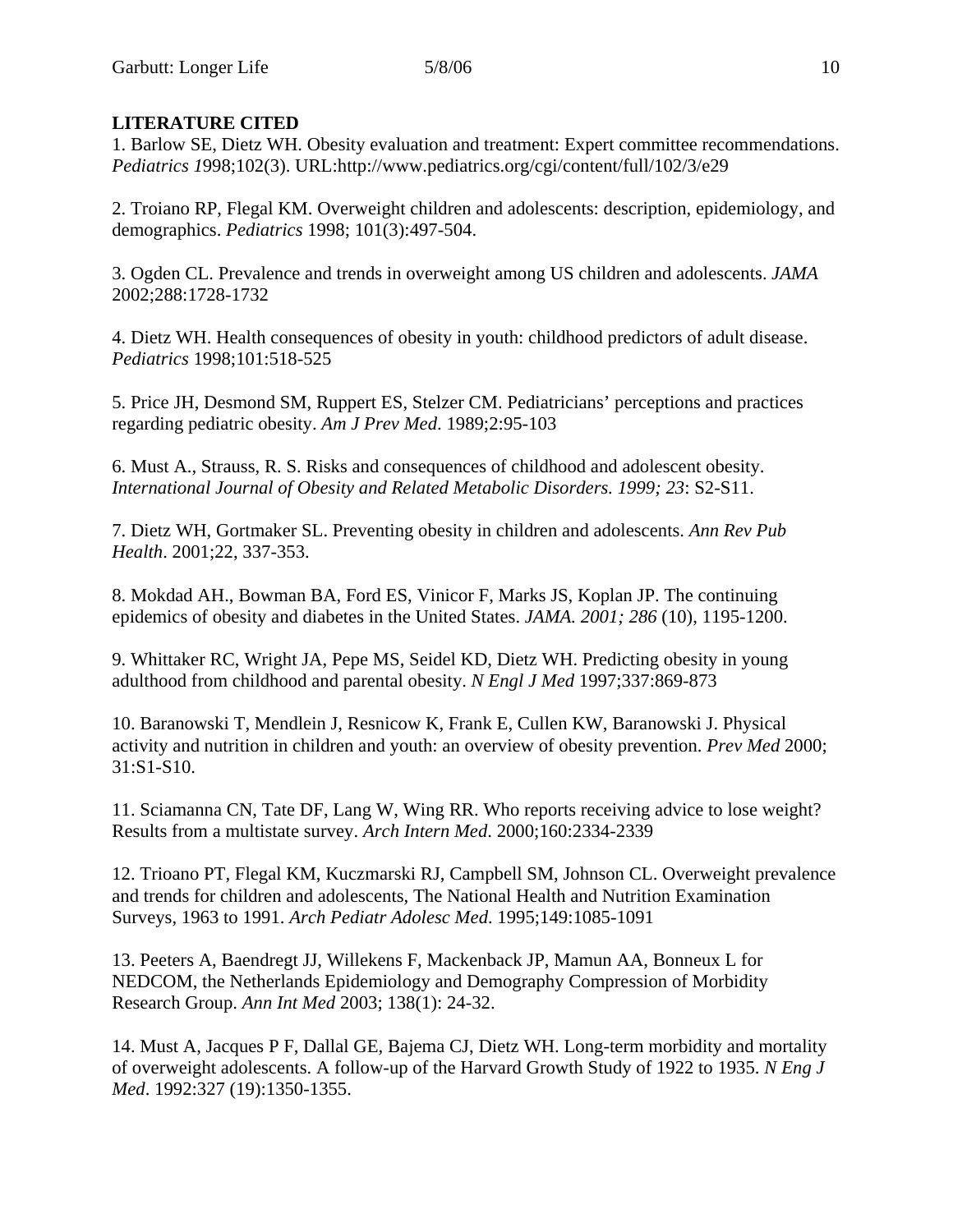15. Goldfield GS, Epstein LH, Kilanowski CK, Paluch RA, Kogut-Bossler B. Cost-effectiveness of group and mixed family-based treatment for childhood obesity. *J Obesity* 2001;25:1843-1849

16. Barlow SE, Trowbridge FL, Klish WJ, Dietz WH. Treatment of child and adolescent obesity: Reports from pediatricians, pediatric nurse practitioners, and registered dieticians. *Pediatrics.* 2002;110:229-235.

17. Jelalian E, Boergers J, Alday S, Frank, R. Survey of physician attitudes and practices related to pediatric obesity. *Clinical Pediatrics*. 2003;42: 235-245.

18. Story MT, Neumark-Stzainer DR, Sherwood NE, Holt K, Sofka D, Trowbridge FL, Barlow SE. Management of child and adolescent obesity: Attitudes, barriers, skills and training needs among healthcare professionals. *Pediatrics* 2002;110:210-214. 19. Fontaine KR, Allison DB. Obesity and the Internet. In K. Brownell & C. Fairburn (Eds.), Eating Disorders and Obesity: A Comprehensive Handbook, 2nd Edition (pp. 609-612). The Guilford Press: London. 2002.

20. Tate D.F, Wing RR, Winett RA. (2001). Using Internet-based technology to deliver a behavioral weight loss program. *JAMA*. 2001;285(9):1172-1177.

21. Bandura, A. (1986). Social Foundations of Thought and Action: A Social Cognitive Theory. Englewood Cliffs, NJ: Prentice Hall.

22. Epstein LH, Valoski A, Wing RR, McCurley J. Ten-year follow-up of behavioral, familybased treatment for obese children. *JAMA* 1990;264:2519-2523

23. Golan M, Weizman A, Apter A, Fainaru M. Parents as exclusive agents of change in the treatment of childhood obesity. *Am J Clin Nutr* 1998;67:1130-5

24. Epstein, LH, Meyers MD, Raynor HA, Saelens BE. Treatment of pediatric obesity. *Pediatrics.*1998;101:554-570

25. Tudor-Locke C, Ainsworth, BE. Thompson RW. Comparison of pedometer and accelerometer measures of free-living physical activity. *Medicine and Science in Sports and Exercise*. 2002;4(12), 2045-51.

26. Tudor-Locke C, Bassett DR, Swartz AM, Strath SJ, Parr BB, Reis JP, Dubose KD, Ainsworth BE. A preliminary study of one year of pedometer self-monitoring. *Ann Behav Med.* 2004;28:149-151.

27. Prochaska JJ, Sallis JF, Rupp J. Screening measures for assessing dietary fat intake among adolescents. *Prev Med*. 2001;33:699-706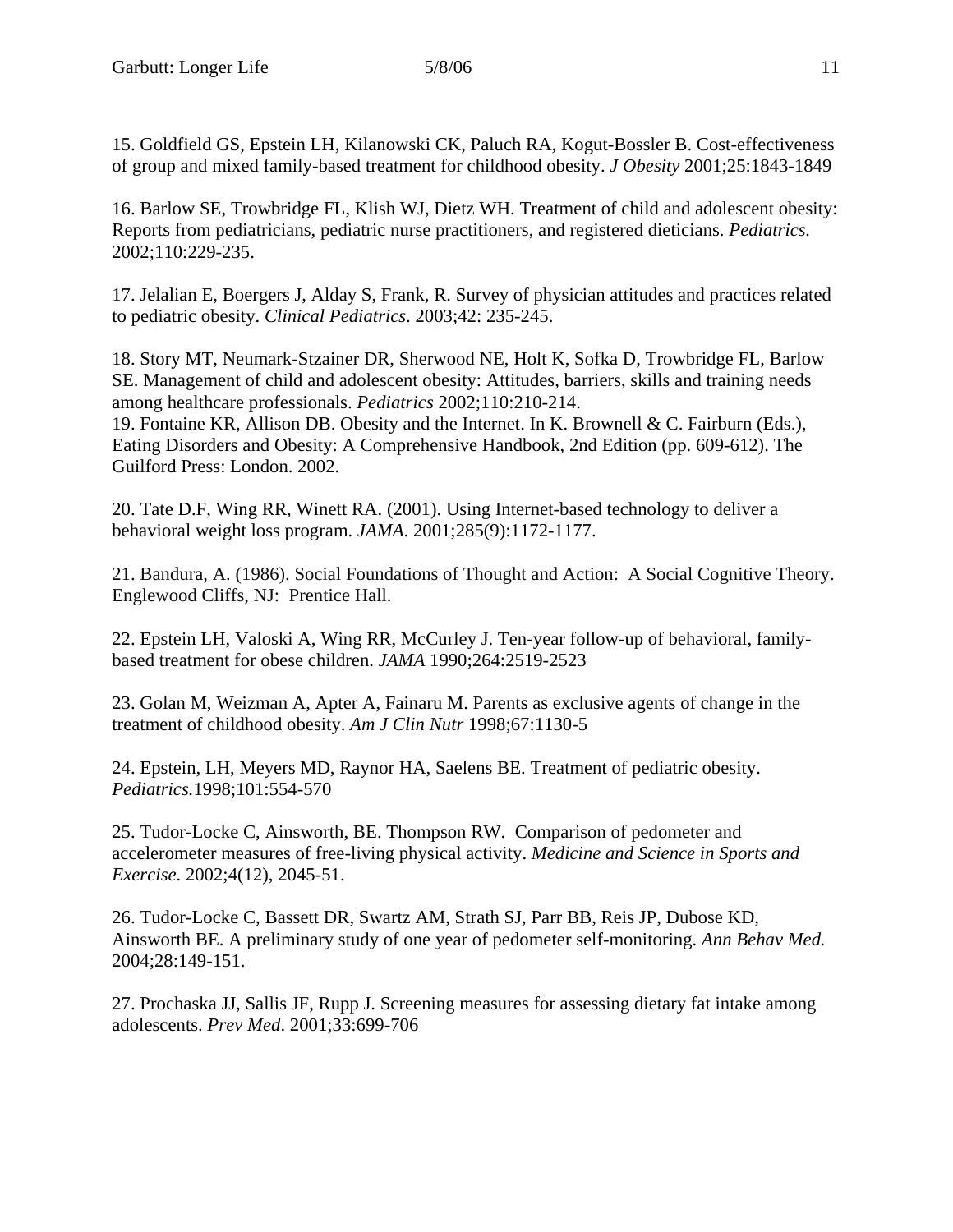28. Moyer VA, Klein JD, Ockene JK, Teutsch SM, Johnson MS, Allan JD. Screening for overweight in children and adolescents: where is the evidence? A commentary by the childhood obesity working group of the US Preventive Services Task Force. *Pediatrics*. 2005;116:235-238

29. Whitlock EP, Williams SB, Gold R, Smith PR, Shipman SA. Screening and interventions for childhood overweight: a summary of evidence for the US Preventive Services Task Force. *Pediatrics.* 2005;116:e125-e144

30. Baker S, Barlow S, Cochran W, Fuchs G, Klish W, Krebs N, Staruss R, Tershakovec A, Udall J. Overweight children and adolescents: A Clinical report of the North American Society for Pediatric Gastroenterology, Heptology and Nutrition. *JPGN*. 2005;40:533-543.

31. Dorsey KB, Wells C, Krumholz HM, Concato JC. Diagnosis, evaluation, and treatment of childhood obesity in pediatric practice. *Arch Pediatr Adolesc Med.* 2005;159:632-638.

32. Golan M, Kaufman V, Shahar DR. Childhood obesity treatment: targeting parents exclusively v. parents and children. *British Journal of Nutrition*. 2006;95:1008-1015.

33. Pignone MP, Ammerman A, Fernandez L, Orleans CT, Pender N, Woolf S, Lohr KN, Sutton S. Counseling to promote a healthy diet in adults. A summary of the evidence for the US. Preventive Services Task Force. *Am J Prev Med* 2003;24(1):75-92

34. Pate RR, Pratt M, Blair SN, Haskell WL, Macera CA, Bouchard C, Buchner D, Ettinger W, Heath GW, King AC. Physical activity and public health. A recommendation from the Centers for Disease Control and Prevention and the American College of Sports Medicine. *JAMA* 1995; 273:402-407.

35. Department of Health and Human Services. Centers for Disease Control and Prevention. "5- A-Day" http://www.cdc.gov/nccdphp/dnpa/5aday/index.htm

36. Epstein LH, Gordy CC, Raynor HA, Beddome M, Kilanowski CK, Paluch R. Increasing Fruit and vegetable intake and decreasing fat and sugar intake in families at risk of childhood obesity. *Obesity Research*. 2001;9:171-178

37. American Academy of Pediatrics. Committee on Public Education. Children, adolescents, and television. *Pediatrics;*107(2):423-426

38. Epstein LH, Paluch RA, Gordy CC, Dorn J. decreasing sedentary behaviors in treating pediatric obesity. *Arch Pediatr Adolesc Med* 2000;154:220-226

39. Weicha JL, Peterson KE, Ludwig DS, Kim J, Sobol A, Gortmaker SL. When children eat what they watch. Impact of television viewing on dietary intake in youth. *Arch Pediatr Adolesc Med.* 2006;160: 436-442

40. U.S. Department of Commerce. A Nation Online: How Americans are Expanding Their Use of the Internet. Washington, DC: Government Printing Office, 2002.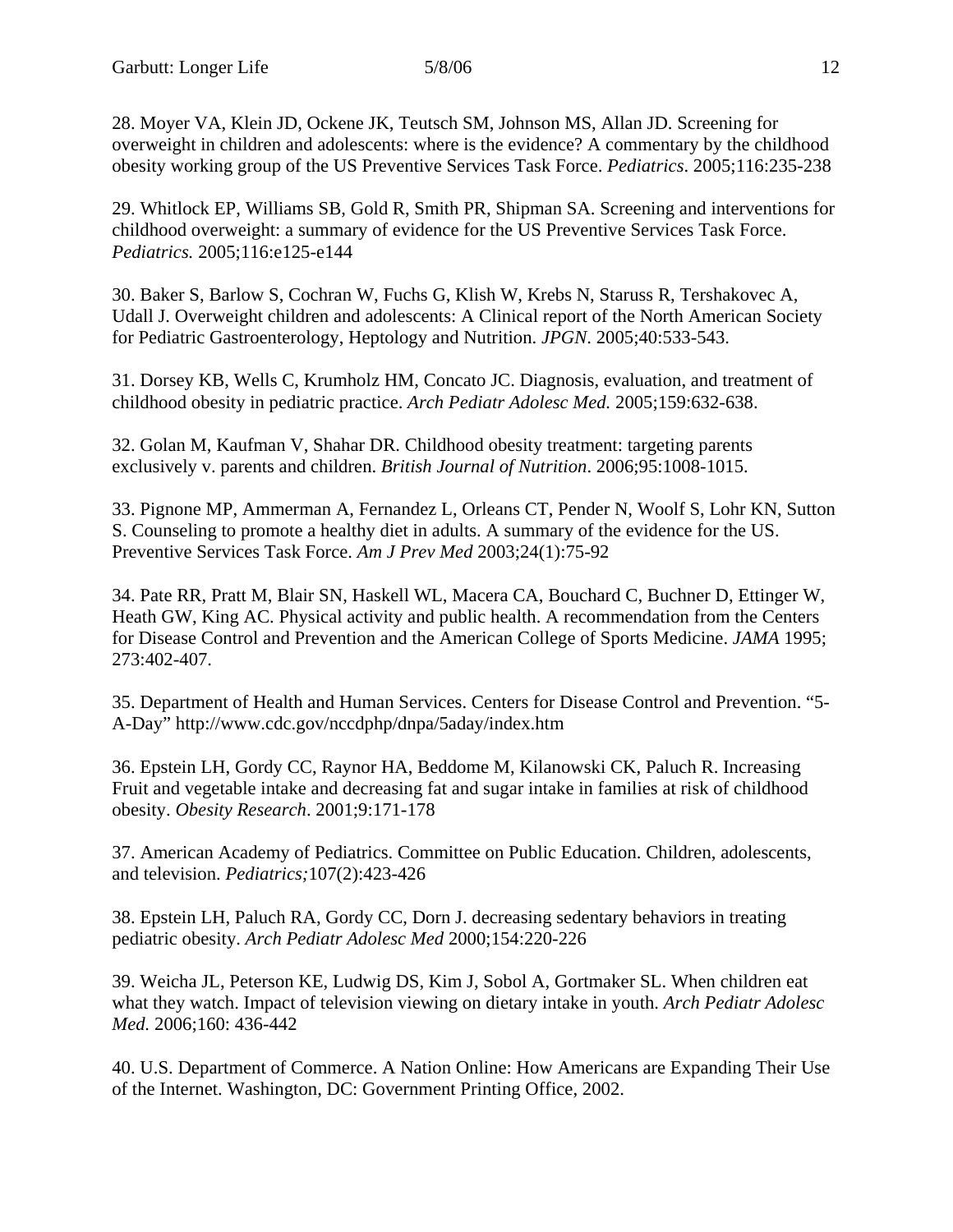| And acteristics of Diatry Topulation<br>Characteristic | N (%), Mean (sd) or median (range) |
|--------------------------------------------------------|------------------------------------|
| <b>Child</b>                                           |                                    |
| N                                                      | 9                                  |
| Age (years)                                            |                                    |
| Mean (sd)                                              | 5.52(1.1)                          |
| Median (range)                                         | $5.83(3.7-6.7)$                    |
| Female gender                                          | 7(78%)                             |
| Health insurance                                       |                                    |
| Self-pay                                               | $1(11\%)$                          |
| Private insurance                                      | 6(67%)                             |
| Medicaid                                               | 2(22%)                             |
| Race                                                   |                                    |
| White                                                  | 7(78%)                             |
| <b>Black</b>                                           | $1(11\%)$                          |
| Other                                                  | 1(11%)                             |
| Hispanic/Latino                                        | $1(11\%)$                          |
| Family                                                 |                                    |
| Household type                                         |                                    |
| 2-parent                                               | 8 (89%)                            |
| 1-parent                                               | $1(11\%)$                          |
| Family size                                            |                                    |
| 1-child                                                | 4(44%)                             |
| 2-child                                                | 4(44%)                             |
| 3-child                                                | $1(11\%)$                          |
| Mother's education                                     |                                    |
| College, no degree                                     | 2(22%)                             |
| Certificate or Associates degree                       | 3(33%)                             |
| Bachelors degree                                       | 2(22%)                             |
| Graduate or professional degree                        | 2(22%)                             |

# **Table 1 Characteristics of Study Population**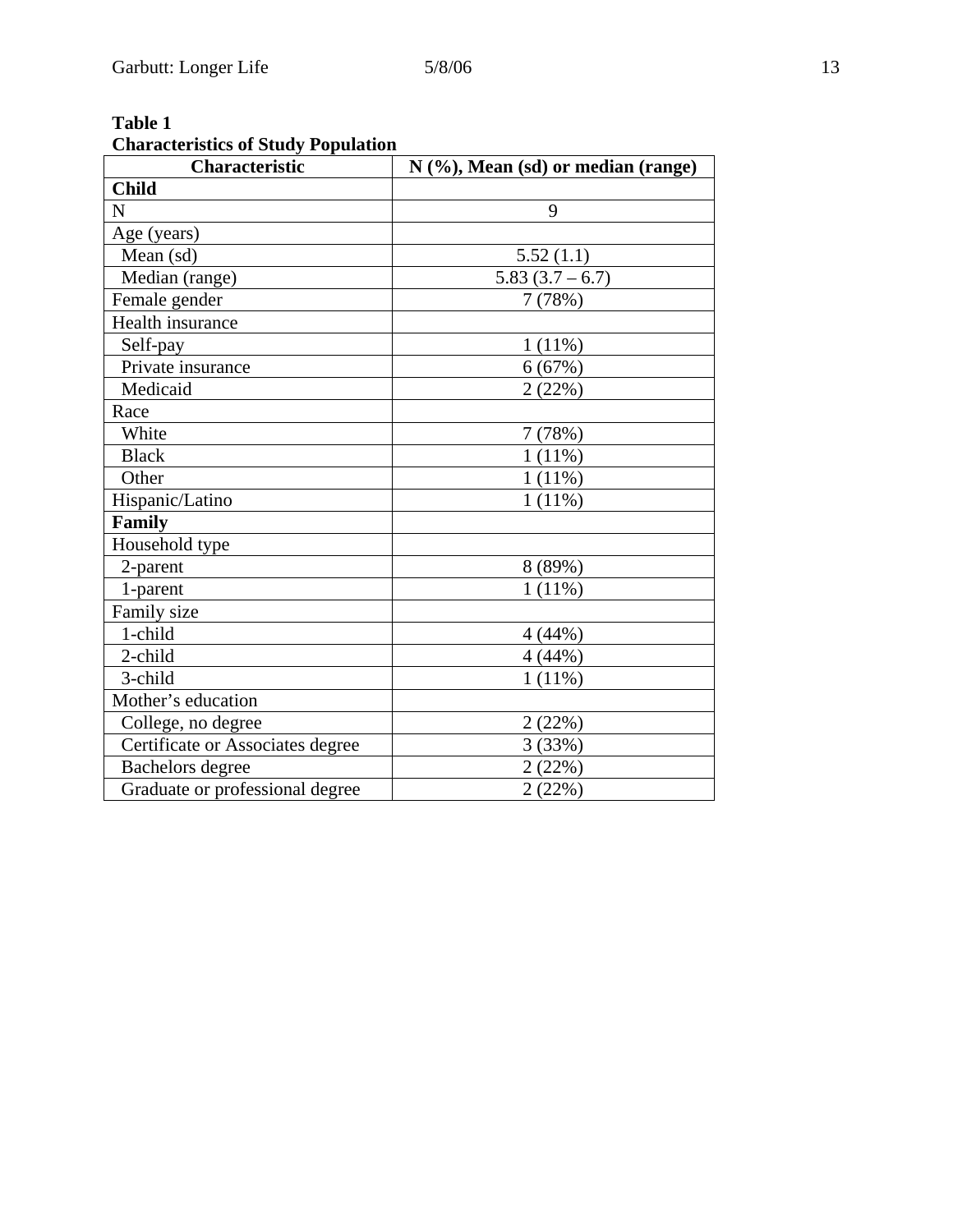|                                | <b>Child</b>    |                 |                 | <b>Parent</b>    |                |          |
|--------------------------------|-----------------|-----------------|-----------------|------------------|----------------|----------|
| <b>Variable</b>                | <b>Pre</b>      | Post            | P-value*        | Pre              | Post           | P-value* |
| <b>BMI</b> ( $\text{Kg/m}^2$ ) |                 |                 |                 |                  |                |          |
| Mean $(sd)$                    | 23.36(2.7)      | 22.19(2.4)      | $0.43$ (t-test) | 32.63(8.0)       | 35.88(9.9)     |          |
| Median (range)                 | 23.24           | 23.57           | 0.5             | $28.36(24.2-48)$ | $39.13(23.5 -$ | 0.69     |
|                                | $(19.1 - 28.1)$ | $(18.5 - 23.9)$ |                 |                  | 48.5)          |          |
| <b>Diet</b>                    |                 |                 |                 |                  |                |          |
| Daily servings of:             |                 |                 |                 |                  |                |          |
| Vegetables                     |                 |                 |                 |                  |                |          |
| Mean (sd)                      | 1.1(0.6)        | 1.8(0.8)        |                 | 1.7(0.7)         | 1.8(0.8)       |          |
| Median (range)                 | $1(0-2)$        | $2(1-3)$        | 0.0455          | $2(1-3)$         | $2(1-3)$       | 0.32     |
| Fruit                          |                 |                 |                 |                  |                |          |
| Mean (sd)                      | 1.7(1.0)        | 2.2(0.8)        |                 | 1.7(0.7)         | 1.8(0.8)       |          |
| Median (range)                 | $2(0-3)$        | $2(1-3)$        | 0.157           | $2(1-3)$         | $2(1-3)$       | 0.56     |
| Fruit and vegetables           |                 |                 |                 |                  |                |          |
| Mean (sd)                      | 2.8(1.4)        | 4(1.0)          |                 | 3.3(1)           | 3.6(1.1)       |          |
| Median (range)                 | $3(1-5)$        | $4(3-5)$        | 0.0545          | $3(2-5)$         | $4(2-5)$       | 0.32     |
| Soda                           |                 |                 |                 |                  |                |          |
| Mean $(sd)$                    | 3.1(1.5)        | 0.6(0.6)        |                 | 1.9(1.2)         | 0.6(0.9)       |          |
| Median (range)                 | $3(1-6)$        | $1(0-1)$        | 0.0394          | $1(1-4)$         | $0(0-2)$       | 0.0339   |
| French fries/chips             |                 |                 |                 |                  |                |          |
| Mean (sd)                      | 1.3(0.9)        | 0.8(0.5)        |                 | 0.9(0.6)         | 0.4(0.5)       |          |
| Median (range)                 | $1(0-3)$        | $1(0-1)$        | 0.32            | $1(0-2)$         | $0(0-1)$       | 0.16     |
| Milk                           |                 |                 |                 |                  |                |          |
| Mean $(sd)$                    | 1.6(1.1)        | 2.2(1.1)        |                 | 0.6(0.9)         | 1.4(0.9)       |          |
| Median (range)                 | $2(0-3)$        | $2(1-4)$        | 0.56            | $0(0-2)$         | $2(0-2)$       | 0.16     |
| Weekly fast food meals         |                 |                 |                 |                  |                |          |
| Mean (sd)                      | 1.1(1.0)        | 0.8(0.8)        |                 |                  |                |          |
| Median (range)                 | $1(0-3)$        | $1(0-2)$        | 0.48            |                  |                |          |

# **Table 2. Effect of Food for Thought on BMI, diet and exercise for children and parents**